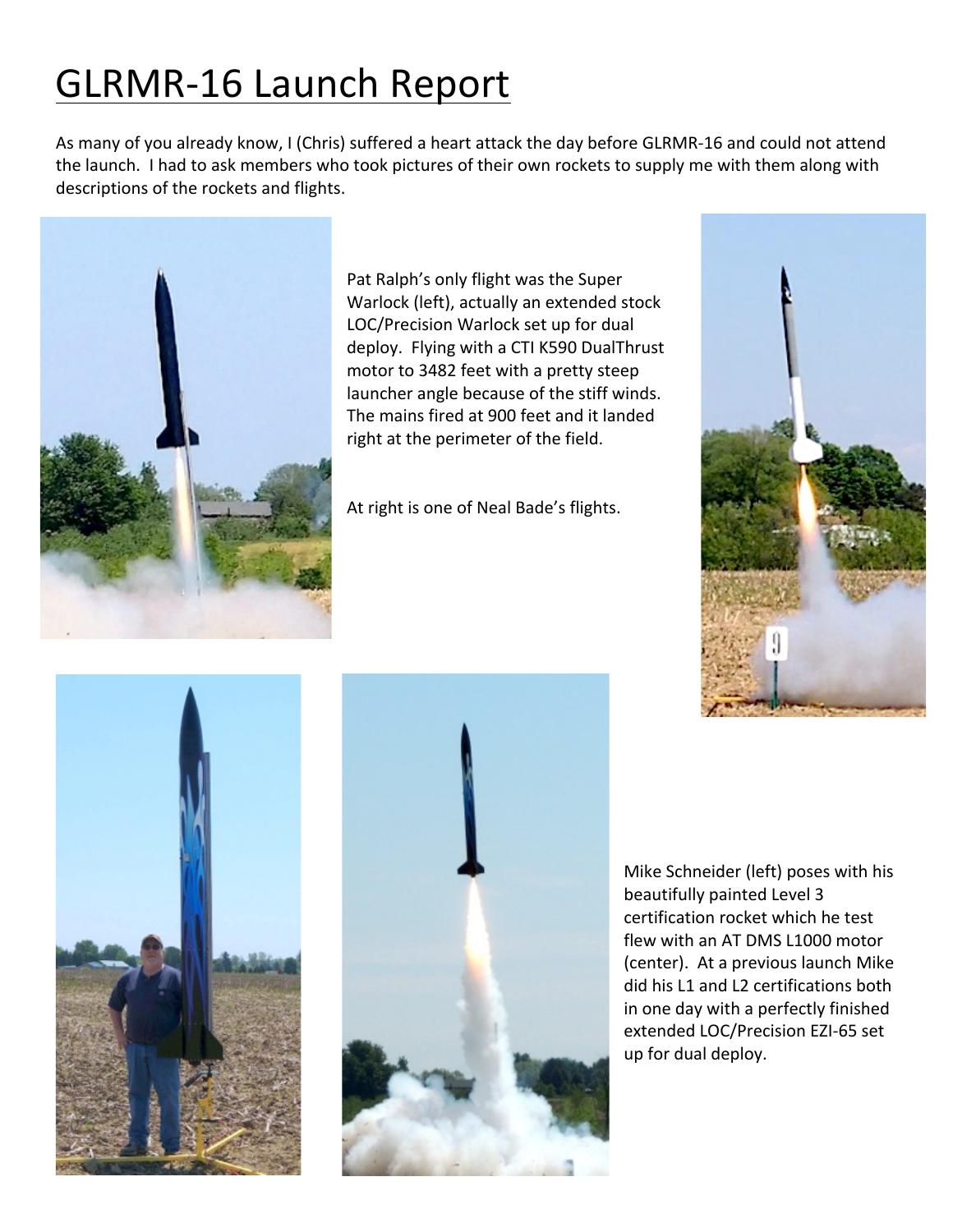Mark Hanna (center) walks back to the range head after setting up his large scale WAC Corporal. He also flew his 6 inch diameter Mercury Redstone on a J430 which flew to 1300 feet. Later he flew an old LOC/Precison LOC 4-29SS on 4-F45's and they all lit. How many people out there know that the 4-29SS was originally meant to be flown with 4 Rocketflight black powder F Silver Streak motors? Hence the designation "SS".









At far left is Jerry Appenzeller with his AMRAAM ready to fly while he was doing LCO duties. At center is the AMRAAM on the launch pads ready to fly.